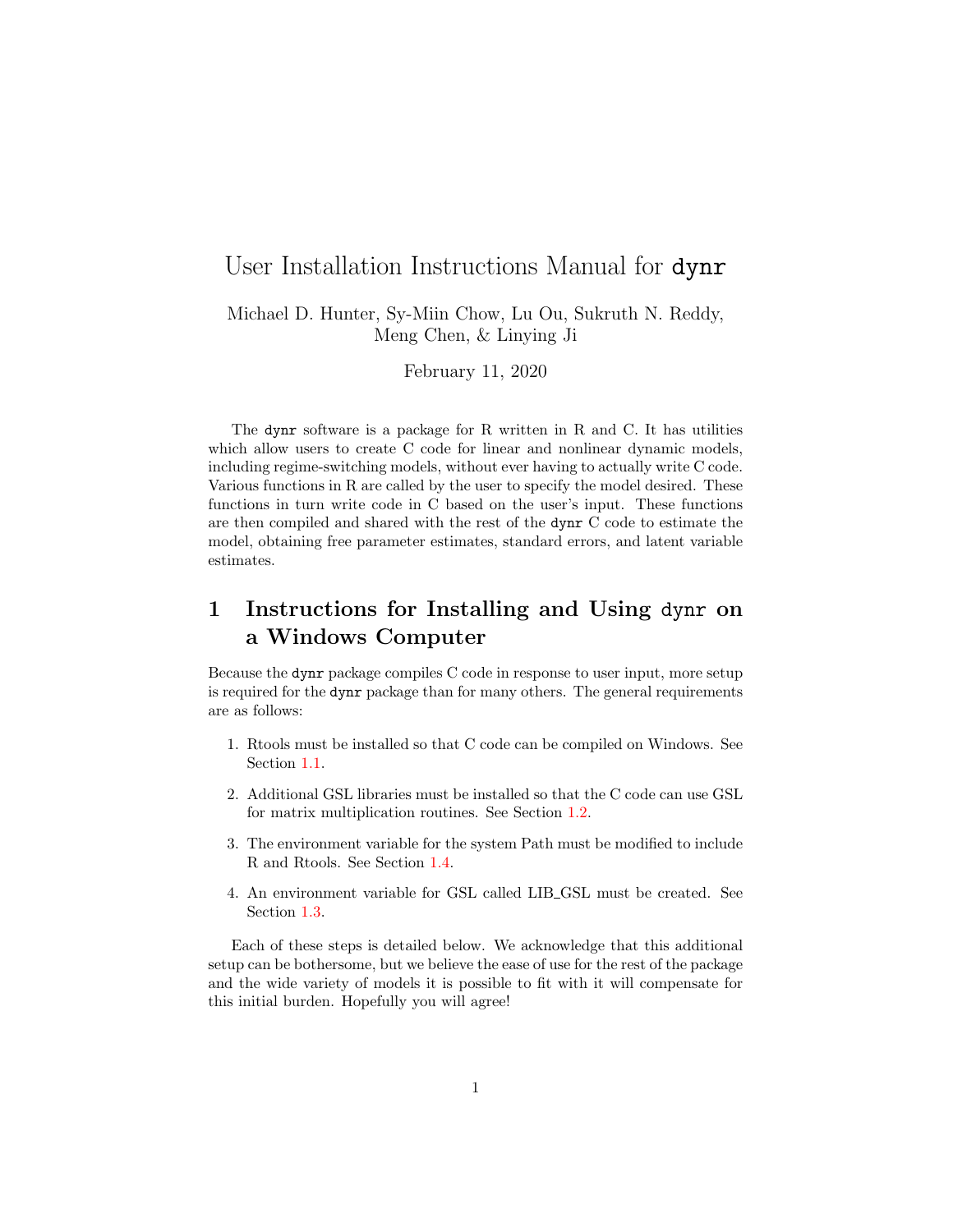#### <span id="page-1-0"></span>1.1 Instructions for Installing of R-tools

- 1. If you already have R-tools on your machine, make sure the version of Rtools matches with your R version. R-tools versions newer than 3.0 should work fine with dynr.
- 2. Install R-tools through <https://cran.r-project.org/bin/windows/Rtools/>. Install the latest frozen version of Rtools.
- 3. You may be asked if you want to save or run a file "Rtools34.exe". Choose "Save" and save the file on the Desktop. Then double-click on the icon for the file to run it.
- 4. You will be asked what language to install it in choose English.
- 5. The Rtools Setup Wizard will appear in a window. Click "Next" at the bottom of the R Setup wizard window.
- 6. The next page says "Information" at the top. Click "Next" again.
- 7. The next page says "Select Destination Location" at the top. By default, it will suggest to install R in "C:\Rtools" on your computer. You may also install R-tools in any other directory where there are no spaces in the words describing the directory. Click "Next" at the bottom of the R tools Setup wizard window.
- 8. The next page says "Select components" at the top. Make sure that the "R toolchain", and "tools for running CMD" boxes are checked. Click "Next" again.
- 9. The next page says "Select additional tasks" at the top. Check the box to edit the system PATH. Click "Next" again.
- 10. Add the directory paths containing both R and Rtools (examples are shown below). Place these paths at the top of your list of *system path* variable or just move them all to way up to the top. The order of the directory paths should be the same as shown in the example below. C:\Rtools\bin;

C:\Rtools\mingw\_64\bin;

C:\Program Files\R\R-3.5.1\bin;

You may want to first go to the directory where Rtools is installed and check that you know the correct pathway containing the gcc version you have installed (e.g.,  $\text{mingw}_64$  in the example above for a 64-bit machine). Also make sure that you enter the path containing R.exe (e.g., in C:\Program Files\R\R-3.5.1\bin in the example above).

- 11. The next page says "Ready to install" at the top. Click "install".
- 12. Rtools should now be installed. This will take about a minute. Click "Finish".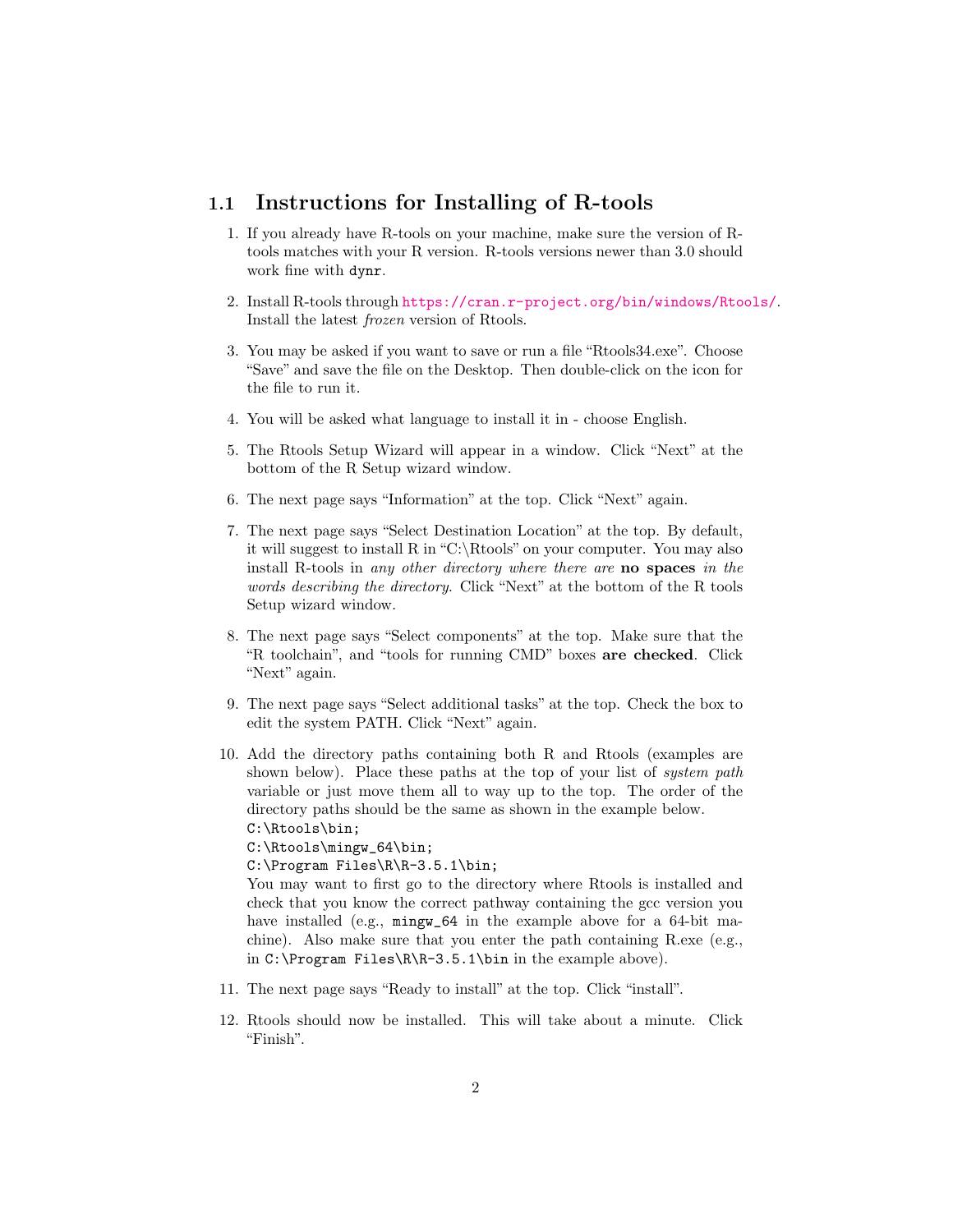#### <span id="page-2-0"></span>1.2 Instructions for Installation of GSL

- 1. If you already have GSL libraries installed on your machine, you may skip this step and go to Section [1.3.](#page-2-2)
- 2. To install GSL libraries, go to [http://www.stats.ox.ac.uk/pub/Rtools/libs.html.](http://www.stats.ox.ac.uk/pub/Rtools/libs.html)
- 3. Download "local323.zip" (or the latest version) by clicking it. The 323 refers to R 3.2.3, but it works for more recent R  $(e.g., 3.5.1)$ .
- 4. Extract it into a new folder and copy and paste the extracted new folder into the same directory as R (e.g., "C:\Program Files\R" or "C:\R") so that there would be two folders in that directory: one containing R-3.5.1 (or whatever version of R you have installed) and another local323.

#### <span id="page-2-2"></span>1.3 Setting up the GSL Environment Variable

Use Windows system to set LIB\_GSL.

- 1. Open Control Panel\System and Security\System
- 2. Click on Advanced system settings and then click on "Environment Variables"
- 3. Add a new system variable by clicking on New. Note that this should be a System environment variable, not a User environment variable.
- 4. Name the new variable as LIB GSL and set the variable value to the directory containing the local323 files downloaded in Section [1.2](#page-2-0) or the directory where your GSL libraries are installed. Example C:\Program Files\R\local323 and note that the direction of the slashes should not matter for users.

## <span id="page-2-1"></span>1.4 Setting up R and Rtools Path Environment Variable

- 1. Check if R can be run through CMD as follows. Put a simple R script (e.g., save a simple R command: print ("hello") to a .R document as "Hello.R") to a known directory. Open the command prompt window. If you can't find it just do a search from the Start Menu for "cmd" and open "Command Prompt.exe". Then change directory to the location containing "Hello.R" (e.g., cd C:\myfiles). Run the script by typing "Rscript Hello.R". If the file runs correctly, it should print out "hello" in the command prompt console.
- 2. Close your command prompt window.
- 3. If the file did not run correctly, follow the following:
- 4. Use the Windows system to set your PATH environment variable.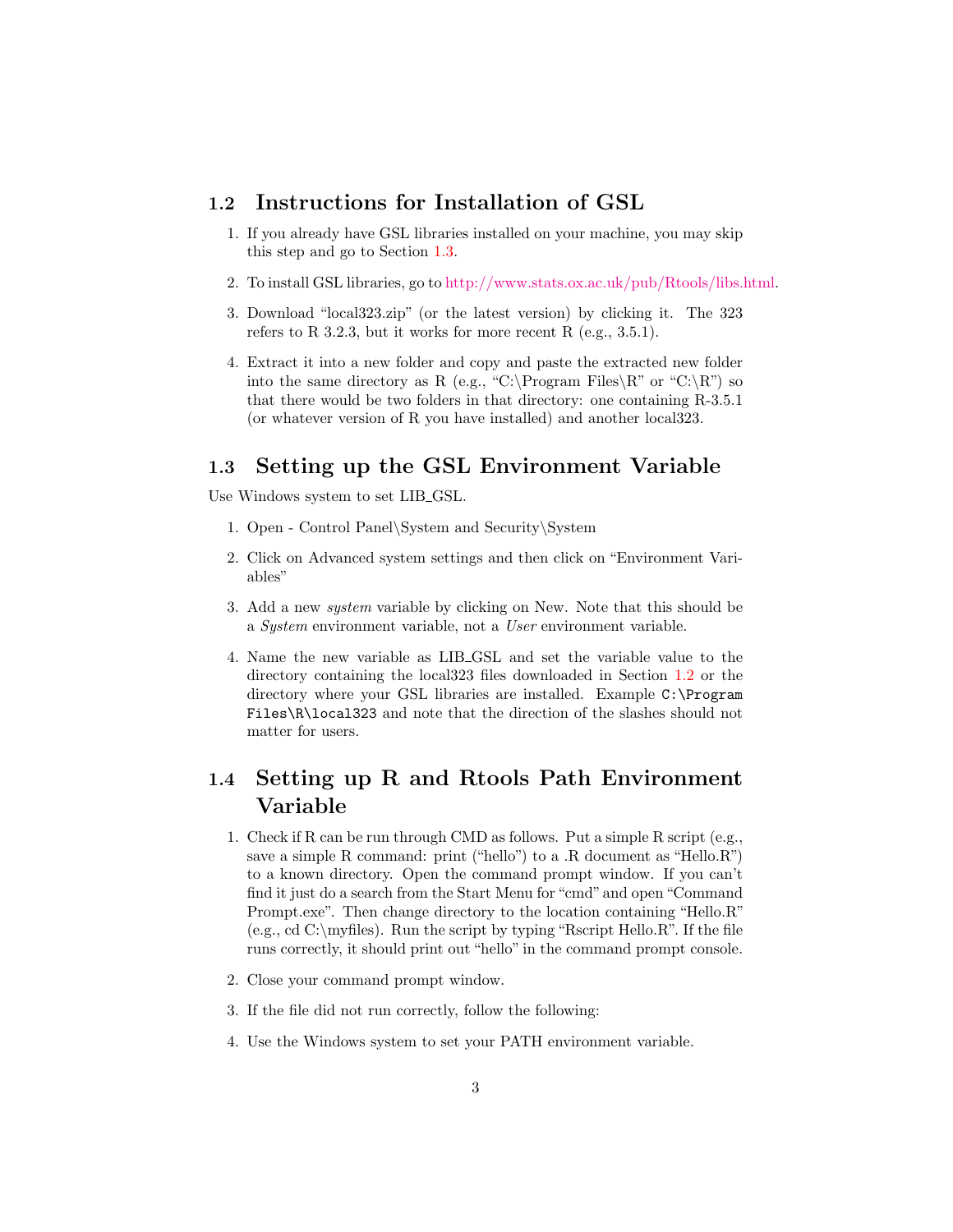- (a) Open Control Panel\System and Security\System
- (b) Click on Advanced system settings
- (c) Check to make sure that your path variable specified during Rtools installation is specified correctly. In Windows 10 do so by clicking on "Environment Variables" and then in the "System variables" panel click on "Path" and then "Edit". Check that the following paths have been specified at the front of your system path variable or just move them all to way up to the top in the following order. C:\Rtools\bin;C:\Rtools\gcc-4.6.3\bin;C:\R\R-3.2.3\bin;
- 5. Repeat (1) and see if you can now run R from CMD. Make sure that you open a new CMD window after you have completed the steps above. Try typing in "PATH" in CMD to make sure that the newly added paths are indeed shown in the output.

### 1.5 Wrapping up the Installation Procedure for Windows

- 1. Open RGui, Rstudio or whatever editor you use to run R. Please type the following code to check whether the gsl commands can be found correctly: shell("echo %LIB\_GSL%") If this returns something like "C:/R/local323", then everything worked fine.
- 2. If that command returns something like "%LIB GSL%", then something might be wrong with the GSL installation (Return to Section [1.2\)](#page-2-0) or GSL path (Return to Section [1.3\)](#page-2-2).
- 3. If the command worked fine, follow the steps in section [3](#page-4-0) to finish the installation process in R.

# 2 Instructions for Installing and Using dynr On Mac

## <span id="page-3-0"></span>2.1 Instructions for Installing Prerequisites on Mac

- 1. Install Xcode with the command line tools from your Apple store. For this and all the subsequent steps, please read the installation instructions on the individual websites carefully to pick the correct software versions for your operating system.
- 2. Install Macports by going to <https://www.macports.org/install.php>